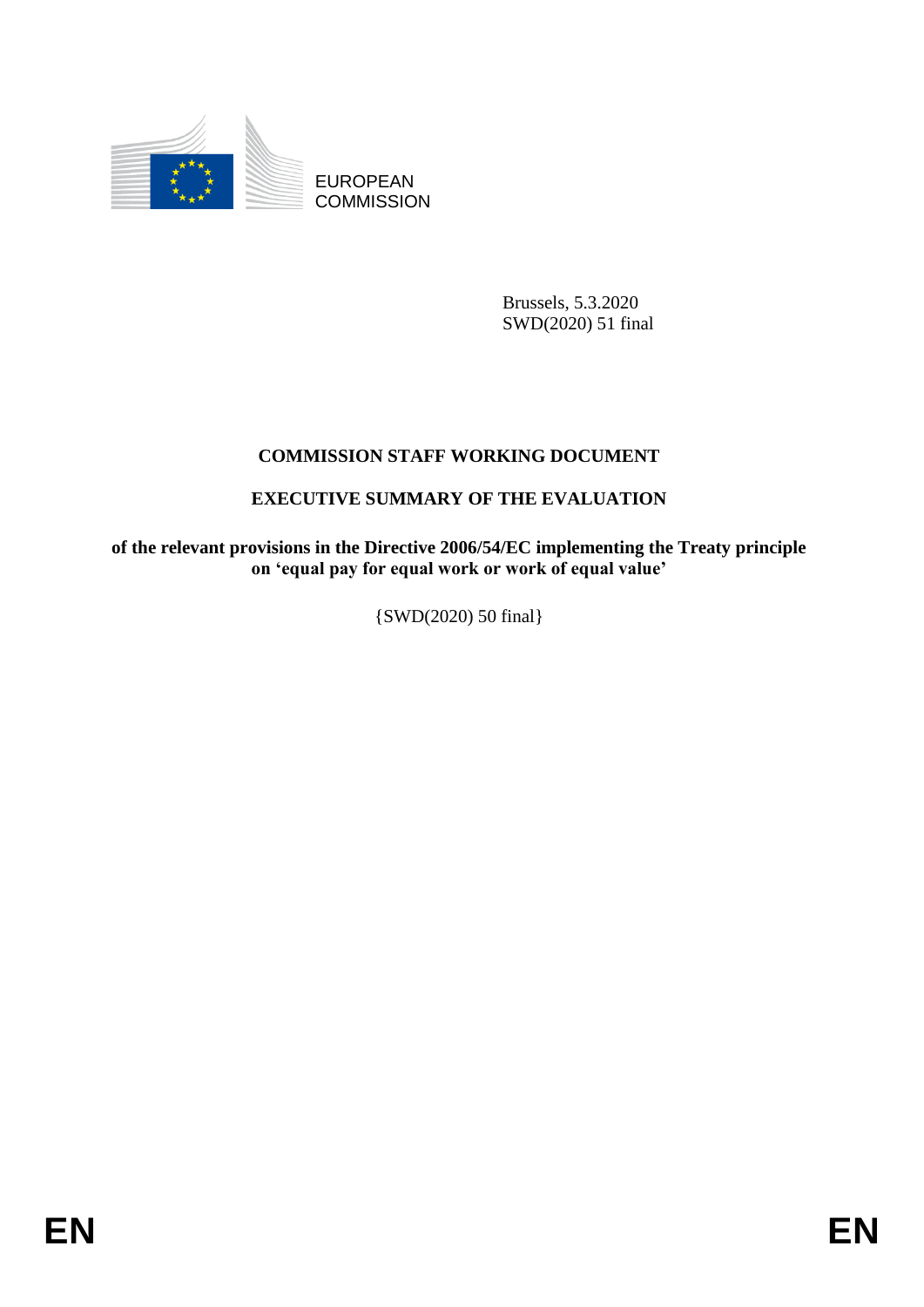## **EXECUTIVE SUMMARY**

**.** 

This document evaluates the EU legal framework for equal pay between women and men for equal work or work of equal value.

This equal pay a principle is enshrined in the European Treaties since 1957 (today Article 157 TFEU) and covered by EU law. In 2006, a number of existing directives on gender equality in matters of employment and occupation were 'recast' and consolidated into a single Directive 2006/54/EC (the Recast Directive) that also incorporated relevant case-law of the Court of Justice of the European Union. In 2014, the Directive was complemented by Commission Recommendation 2014/124/EU on pay transparency.

Despite the legislation, there is still a significant gap between men's and women's gross hourly earnings (known as the 'gender pay gap') of around 16% on average, ranging from 4% in Romania to 26% in Estonia<sup>1</sup>. The indicator measures the difference between average gross hourly earnings of male paid employees and of female paid employees as a percentage of average gross hourly earnings of male paid employees. It combines possible differences in pay between men and women for 'equal work or work of equal value', with the impact of differences in the average characteristics of men and women in the labour market. It therefore gives an overall picture of gender inequalities in terms of pay and measures a concept broader than the concept of equal pay for equal work.

Although the gender pay gap can only be partially, and unquantifiably, attributed to direct and indirect pay discrimination, the persistence of the gap at relatively high levels suggests that discrimination might not be a negligible factor. Qualitative findings, such as legal cases brought to courts and public surveys, support this hypothesis. The Commission has therefore evaluated the existing EU legal framework according to the regulatory fitness criteria.

The evaluation finds that the Recast Directive and the Pay Transparency Recommendation are important in that they implement the legal principle that women and men are entitled to equal pay for equal work or work of equal value, and provide measures to ensure the effective application of that principle.

There are still some problems, however, with the effective implementation of equal pay in practice. The following findings emerged from the evaluation.

- **Definitions**: Existing legal concepts such as 'pay' and 'work of equal value' are not defined uniformly across national legislation, and require the assessment of factors that can be complex. It is not always easy to determine what counts as equal work, or work of equal value. This deters victims of pay discrimination from bringing claims, and makes claims more complex for litigants and courts to manage. Greater clarity on how to apply existing concepts could be helpful.
- **Pay transparency**: Lack of transparency about pay within organisations means that pay discrimination goes undetected or, where suspected, is difficult to prove. Binding measures could improve pay transparency, encouraging organisations to review their pay structures to provide for equal pay for women and men for the same work and work of equal value, and enabling victims of discrimination to bring claims. Equality bodies, labour inspectorates and trade unions can play an important role in this context.

<sup>&</sup>lt;sup>1</sup> Figures are based on 28 Member States, see Eurostat (2019), Gender pay gap statistics, available at: [https://ec.europa.eu/eurostat/statistics](https://ec.europa.eu/eurostat/statistics-explained/index.php/Gender_pay_gap%20_statistics)[explained/index.php/Gender\\_pay\\_gap \\_statistics](https://ec.europa.eu/eurostat/statistics-explained/index.php/Gender_pay_gap%20_statistics)